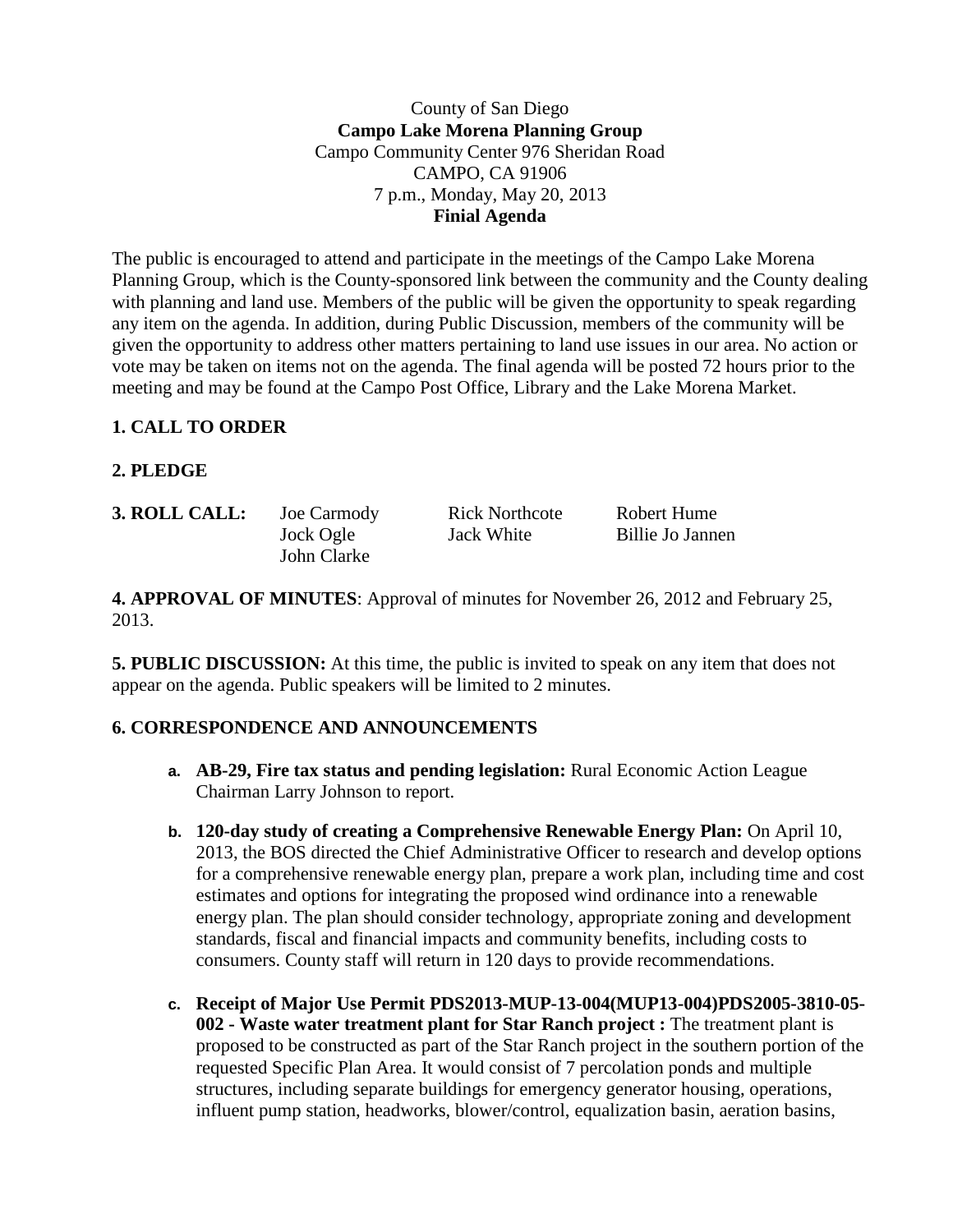sedimentation tanks, digesters, dewatering, odor control, effluent pump station, and plant drain/sump. The 6.5-acre site would be located directly adjacent to the west side of Hwy 94 approximately 1 mile south of the intersection of Buckman Springs Road and Hwy 94 in Campo. This proposed facility would replace and upgrade the existing Del Campo site. Most of the Star Ranch project would be connected to this facility.

- **d. Letter from Jim Lundquist, Director of Museum Services, Pacific Southwest Railway Museum:** Regarding impact of urban-style sewer facility requested by Star Ranch: "With the proposed location along SR-94, which is the only access to our museum, a visual screening is required to make certain that the visitors are unable to view the sewer treatment plant. Our first choice would be to locate it away from SR-94, on a back road. Assuming that is not possible, make certain that no part of the plant is visible from SR-94."
- **e. Receipt of preliminary grading plan for Star Ranch:** CLMPG has received the preliminary grading plan for the proposed Star Ranch housing project. The project footprint would include both sides of Highway 94 near the intersection of Buckman Springs Road and Highway 94 and includes the proposed sewer plant and about 453 homes.

### **7. EXPENSES** Please report any valid expenses

#### **Action Items 8. NEW BUSINESS:**

- **a. Letter from Jack White resigning as chairman of CLMPG, effective May 1, 2013.** Joe Carmody, as the group's only officer, is temporarily performing chairman duties.
- **b. Acceptance of letter of resignation from Robert Hume, and declaration of a vacancy.**
- **c. Election of Campo Lake Morena Planning Group Officers for 2013: Chairman**
- **d. Election of Campo Lake Morena Planning Group Officers for 2013: Co-Chairman**
- **e. Contingency election of Secretary if position is vacated to assume another office.**
- **f. Should the CLMPG seek to reduce the number of members from 9 to 7 or maybe even 5 to be able to make a quorum? Discussion and vote.**
- **g. Future planning of Camp Lockett:** Mountain Empire Historical Society, Pacific Southwest Railway Museum, Mountain Health and Community Services, Motor Transport Museum, Camp Lockett Equestrian and Event Facility, the County Probation Dept. and Supervisor Dianne Jacob's office are forming a committee that will focus on the future planning for the Camp Lockett grounds. Discussion and vote.